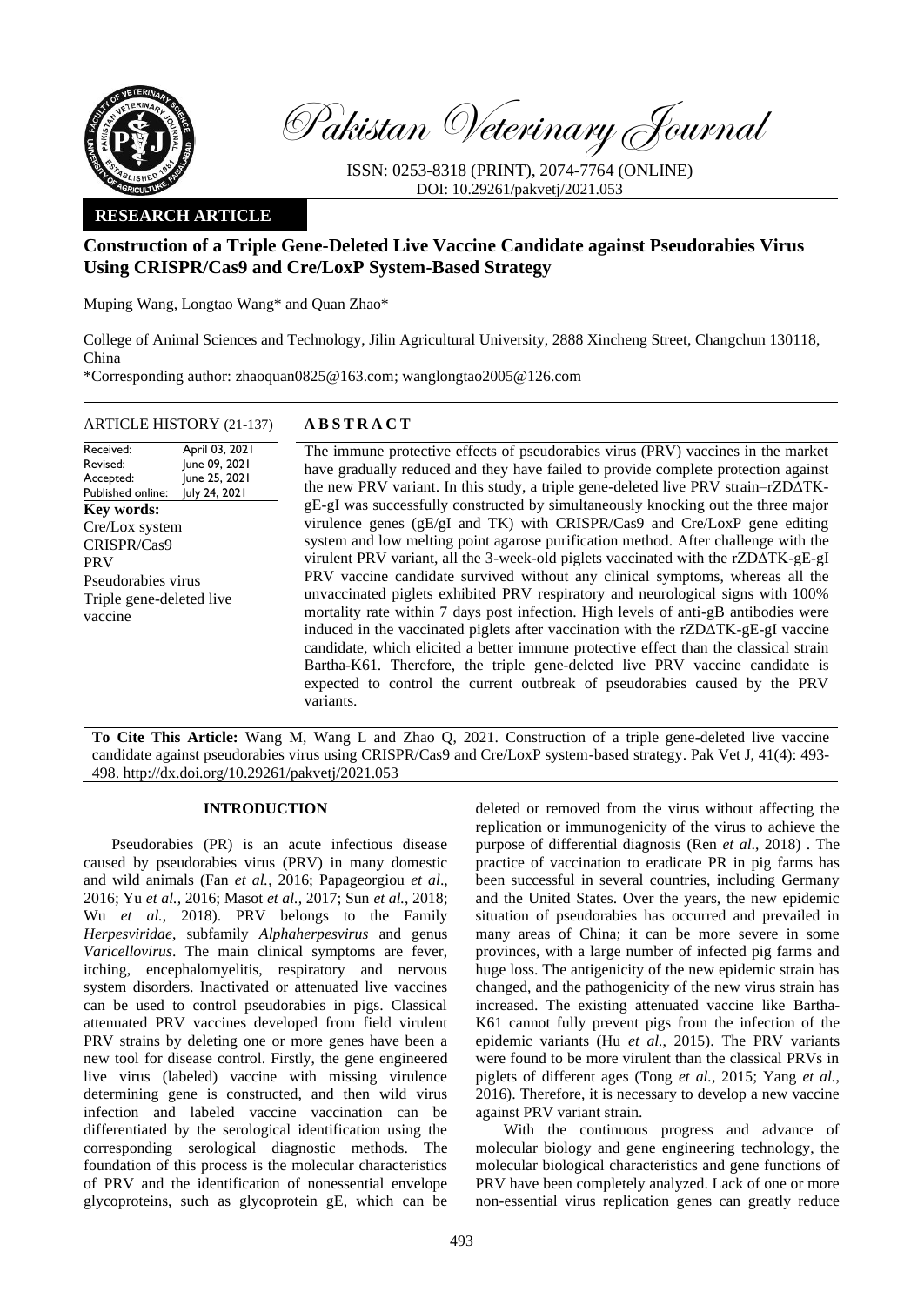the virulence of PRV, but it does not affect its proliferation and immunogenicity (Wang *et al.*, 2015; Cong *et al.*, 2016) . CRISPR/CAS system, an innovative and powerful genome editing tool, has been widely used in many research fields. The endonuclease Cas9 protein identifies specific genomic sites through guide RNA (gRNA) and cleaves double stranded DNA (Ma *et al*., 2014) . Cells then repair the cleaved sites by nonhomologous end joining (NHEJ) or homologous recombination (HR) to achieve DNA level gene knockout or precise editing. CRISPR/CAS system uses the interaction between RNA and DNA to locate gene in the genome. Only a small RNA sequence is needed to anchor the target gene position, which greatly reduces the workload of gene editing and has high specificity. In addition, Cre LoxP system is a recombinant enzyme system, which can control the occurrence of site-specific recombination in the genomic DNA (Van Duyne, 2015) . It is widely used in gene knockout, insertion, turnover and translocation of specific sites, and can achieve the goal of targeted genetic transformation of organisms at the gene level. It is mainly composed of Cre and LoxP. Cre recombinase can effectively knock out the sequence between two LoxP loci when they are located in the same

The purpose of this study was to construct a live gene deleted vaccine against pseudorabies virus with a newly isolated PRV using CRISPR/Cas9 and Cre/Lox systems.

direction on a DNA strand.

#### **MATERIALS AND METHODS**

**Ethics statement:** Animal experiments were approved by Animal Ethics Committee of Harbin Veterinary Research Institute of the Chinese Academy of Agricultural Sciences and the Animal Ethics Committee approval number was Heilongjiang-SYXK 2015-005.

**Isolation and identification of virulent PRV strain:** A PRV variant was isolated and identified from a PRV Bartha-K61 vaccinated pig farm in Heilongjiang Province in China in 2017. The PRV isolate was cultured in PK15 cells and named Strain PRV-ZD. PRV-SC strain is the standard classical PRV virulent strain. PRV Bartha-K61 is the classical PRV attenuated vaccine.

**Constructions of recombinant plasmid, preparation of virus genome and PCR amplification:** Based on the PRV sequence (GenBank accession number: KJ789182.1), six pairs of primers were designed to amplify target genes and construct the vector. The guide RNA of TK/gE/gI genes of PRV was cloned into sgRNA / Cas9n expression vector (Addgene, Beijing, China) homologous arms of TK/gE/gI gene were amplified *in vitro* and LoxP, and Lox2272 were added, respectively. The expression frame containing eGFP, RFP, TK/gE/gI homologous arms was constructed by overlapping PCR using TK l-arm and TK r-arm (green), and gI/gE l-arm and gI/gE r-arm (red, two genes). The whole genome of PRV was extracted by TIANamp Virus DNA/RNA Kit (TIAGEN Biotech, Beijing, China). All the primer

sequences are shown in Table 1. PRV gene knockout flowchart is presented in Fig. 1.

**Cell culture, vector transfection and virus infection:**  As shown in Fig. 1, PK15 cells were co-transfected by Lipofectamine®2000 Kit (Thermo Fisher, Carsbad, CA) with recombinant plasmids, eGFP DNA fragment containing homologous arms of TK gene and RFP DNA fragment containing homologous arms of gI/gE gene. Transfected cells were inoculated with PRV-ZD at 8 hours after transfection. The infected cells were cultured in the DMEM solution containing 2% FBS.

**Identification and purification of gene deletion virus:**  Cells containing two kinds of fluorescent proteins of PRV were selected by fluorescent microscopy and continuous plaque purification. The two kinds of fluorescent protein genes were knocked out by Cre/Lox system, and the cells containing PRV without fluorescence were obtained by low melting point agarose plaque purification to produce a triple gene-deleted live PRV strain, rZDΔTK-gE-gI. The genome was then extracted with TIANamp Virus DNA/RNA Kit (TIAGEN Biotech, Beijing, China), amplified by PCR and sequenced to identify the knockout effects of the three genes TK/gE/gI.



**Fig. 1:** Pseudorabies Gene Knockout Flow Chart. The homology arms containing TK gene, eGFP gene fragments on the LoxP site (green), homology arms containing the gE/gI gene, the RFP gene fragment at Lox2272 site (red) were constructed by the overlapping PCR method. These gene fragments and corresponding gene knock-out Cas9 recombinant plasmids were co-transfected into PK15 cells. Pseudorabies gene deletion strain was constructed by Cas9 gene editing system and homologous recombination technology, and fluorescent protein genes were introduced into the recombinant plasmid as a reporting system.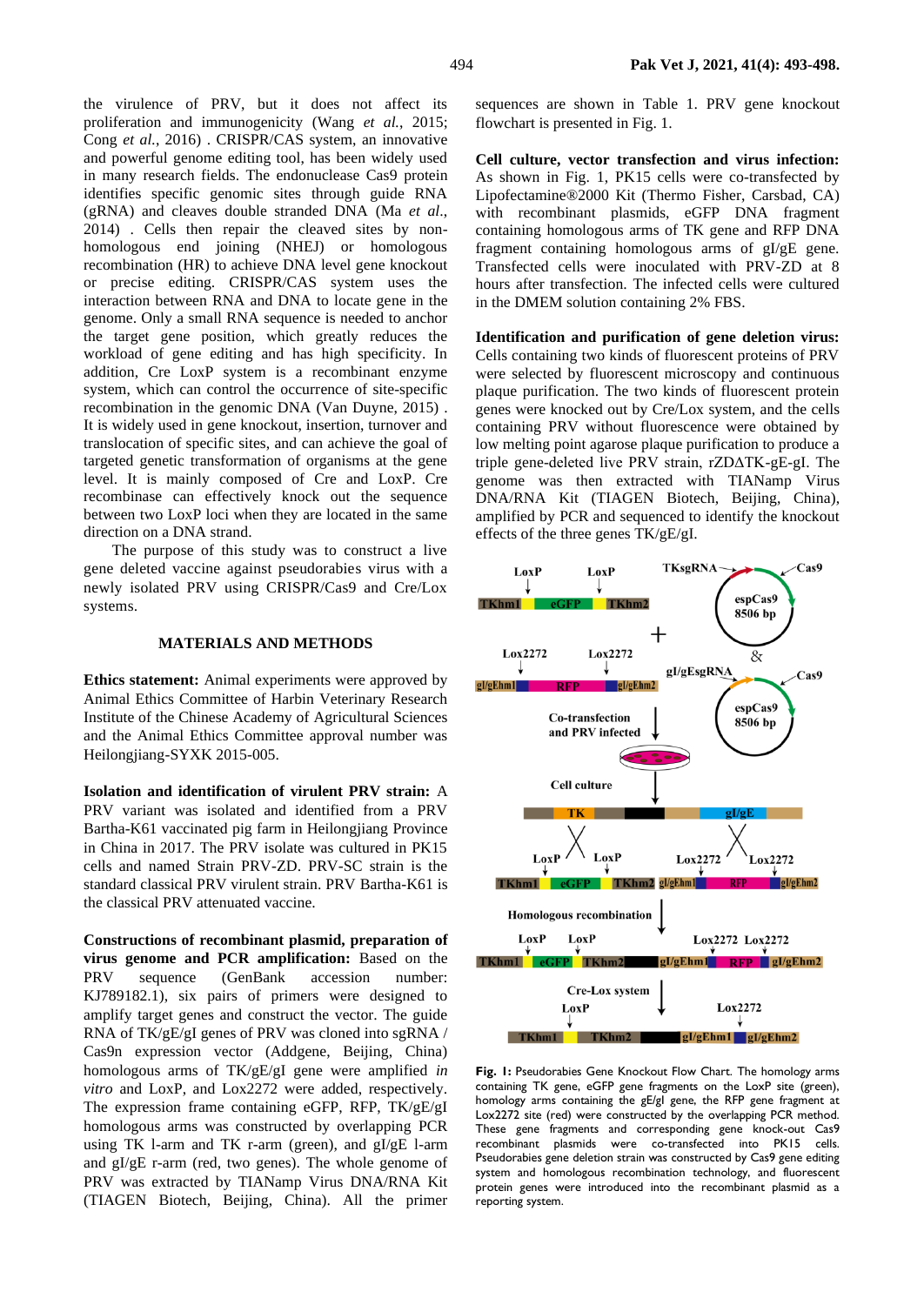**Table 1:** Primer Sequences

| Primer name  | <b>Primer Sequence</b>                                                   | Length             | Purpose                 |
|--------------|--------------------------------------------------------------------------|--------------------|-------------------------|
| TK I-arm     | : 5'-GGTGGCGCTGATCTCCGA-3'                                               | 1053 bp            | Left homologous arm of  |
|              | R:5'ATAACTTCGTATAGCATACATTATACGAAGTTATCCCGGCGCGCTTCCGGGC-3'              |                    | TK gene                 |
| TK R-arm     | F:5'ATAACTTCGTATAGCATACATTATACGAAGTTATATACCGGGAGAACCGGTCCG-3'            | 1137 <sub>bp</sub> | Right homologous arm of |
|              | R: 5'-CGCGCGCATGAGCAGGCG-3'                                              |                    | TK gene                 |
| gl/gE I-arm  | F: 5'-GGTGGCGCTGATCTCCGA-3'                                              | $1026$ bp          | Left homologous arm of  |
|              | R: 5'- ATTGAAGCATATTTCATAGGATATGCTTCAATA CGACGCCGGTACTGCGGA-3'           |                    | GI/Ge gene              |
| gl/gE r-arm  | F: 5'- ATTGAAGCATATTTCATAGGATATGCTTCAATA ATACCGGGAGAACCGGTCCG-3' 1137 bp |                    | Right homologous arm    |
|              | R: 5'-CGTCTGGGCGTGGGAGGCT-3'                                             |                    | of GI/Ge gene           |
| <b>EGFP</b>  | F: 5'-ATGGTGAGCAAGGGCGAG-3'                                              | 720 bp             | Fluorescent labeling    |
|              | R: 5'-TTACTTGTACAGCTCGTCC-3'                                             |                    |                         |
| <b>DsRed</b> | F: 5'-ATGGTGGCCTCCTCCGAG-3'                                              | 1395 bp            | Fluorescent labeling    |
|              | R: 5'-CTACAGGAACAGGTGGTGG-3'                                             |                    |                         |
| TK-sgRNA     | F: 5'-TCGTCTTTGACCGCCACC-3'                                              | 18 <sub>bp</sub>   | TK gene knockout target |
|              | R: 5'-GGTGGCGGTCAAAGACGA-3'                                              |                    |                         |
| gl/gE-sgRNA  | F: 5'-CAGCGCCGTCCTCGTGCC-3'                                              | 18 <sub>bp</sub>   | GI/Ge gene knockout     |
|              | R: 5'-GGCACGAGGACGGCGCTG-3'                                              |                    | target                  |

**Sequencing analysis:** PCR products were sequenced at Sangon Biotech (Shanghai, China) Co., Ltd. PRV sequence alignment was carried out using Bioedit software.

**Determination of virus titer:** PRV rZDΔTK-gE-gI was inoculated onto the PK15 cells and the virus titer was calculated by Reed-Muench method (Reed, 1938) .

**Animal experiments:** Thirty-five 3-week-old piglets were randomly divided into 7 groups (5 in each experimental group and 5 in the control group), including Bartha-K61/SC, Bartha-K61/PRV-ZD, rZDΔTK-gEgI/SC, rZDΔTK-gE-gI/PRV-ZD, SC (mock/SC), PRV-ZD (mock/PRV-ZD) and the control group. Each piglet in the immunization groups was intramuscularly inoculated with  $10^5$  TCID<sub>50</sub> vaccine virus whereas each piglet in the control group was intramuscularly inoculated with PBS. Each piglet in Bartha-K61/PRV-ZD, rZDΔTK-gE-gI /PRV-ZD and mock/PRV-ZD was challenged with 2 ml of PRV-ZD containing  $1.0 \times 10^6$  $TCID<sub>50</sub>$  on the 14th day after immunization. In Bartha-K61/SC, rZDΔTK-gE-gI/SC and mock/SC piglets, 2 mL of PRV SC containing  $1.0 \times 10^5$  TCID<sub>50</sub> was applied for challenge on the 14th day, and each one in the control group was inoculated with 2 ml of PBS. Serum samples and nasal and rectal swabs of piglets were collected for testing after challenge.

**Serological tests and detection of virus shedding:** All serum samples were detected by ELISA Kits for PRV gBspecific and gE-specific antibodies following the manufacturer′s instructions (IDEXX, Maine). The nasal and rectal swabs were treated and inoculated into PK15 cells to detect the virus titer.

**Statistical analysis:** The significant differences of the animal experiments were analyzed using GraphPad Prism (version 5.01) (San Diego, CA). Differences were considered statistically significant when P<0.05.

### **RESULTS**

**Isolation, culture and genome sequence analysis of PRV strain:** There was an epidemic of pseudorabies in a PRV Bartha-K61 vaccinated pig farm in Heilongjiang

Province in China in 2017, where samples were collected from the diseased animals. The PCR amplification results are shown in Fig. 2. A fragment of the same size as that of the positive control was amplified using the brain tissue, which was 865 bp (Fig 2A). The full-length PCR sequencing analysis of gE gene showed that the isolated strain was the similar to the pseudorabies variant after 2011 (Fig. 2B). The material that was tested PCR positive was inoculated into PK15 cells and cultured by successive passages. The isolate was named strain PRV-ZD.

**Construction of a PRV rZDΔTK-gE-gI strain by knocking out three virulence related genes using CRISPR/Cas9 and Lox/Cre system:** In order to knock out the virulence related genes (TK-gE-gI) of PRV efficiently and swiftly, CRISPR/Cas9 combined with Lox/Cre system was used to knock out three virulence genes at the same time. Meanwhile, two fluorescent proteins and continuous plaque purification were used to obtain the PRV strain with stable deletion of three genes (Fig. 3).

In terms of avoiding the false positive signal caused by the expression of fluorescent gene in the homologous recombinant donor template, the expression of GFP and RFP are driven by the endogenous virus promoter, which only occurs after the precise homologous recombination of DNA. In this study, GFP and RFP genes were designed to be located on both sides of LoxP and Lox2272 pairs, separately, to facilitate the removal of fluorescent marker genes.

TK, gE and gI are the main virulence-related genes of PRV and the main targets of PRV gene deficient vaccine. The simultaneous deletion of TK, gE and gI genes was realized by the homologous recombination mediated by CRISPR/Cas9 system. Firstly, sgRNA targeting TK, gE and gI genes (designed by web-based tools http://crispr.mit.edu/) were co-transfected into PK15 cells with DNA donors containing fluorescent selection genes and homologous arms. At 8 hours after transfection, the cells were infected with PRV-ZD with different MOI (infection complex) and incubated until the recombinant virus expressing red and green fluorescence was observed (Fig. 3A, 3B and 3C). It was noted that no green/red overlapping cells were observed in the control group (Fig. 3D).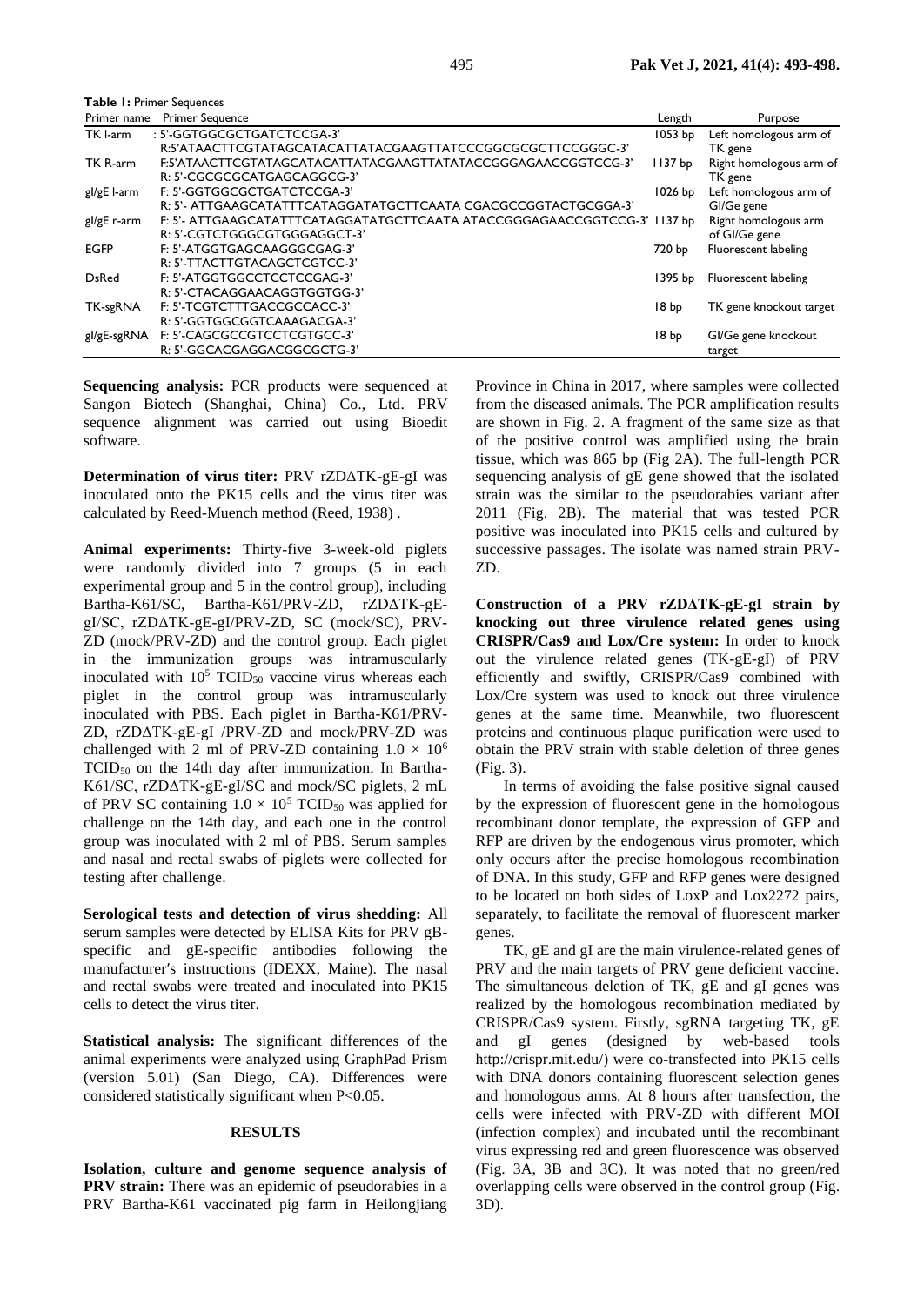

**Fig. 2:** Identification of PRV by PCR. A: Two of ten clinical samples were identified positive by PCR (the fragment size was 856 bp); B: gE gene PCR amplification results of two positive samples.



**Fig. 3:** Results of the three gene deletion PRV under the fluorescence microscope. A: Fluorescence result of PRV after replacement of TK gene by eGFP; B: Fluorescence result of PRV after replacement of gE/gI genes by RFP; C: Merged diagram of RFP and eGFP fluorescence observation results; D: Results in the same field of the fluorescence under light microscope; E: Identification results of the recombinant PRV by PCR. 1, 2: PCR results of PRV; M1: DL2000 Marker; M2: DL5000 Marker; 3: PCR results of TK gene of PRV in the control group; 4: PCR results of gE/gI genes of PRV in the control group; 5: PCR results of PRV with deletion of TK gene; 6: PCR results of PRV with deletion of gE/gI genes.

Plaques containing two kinds of fluorescence were selected for plaque purification to obtain pure recombinant virus (P2). The purity of the recombinant virus was verified by PCR amplification. As shown in Fig. 4, except for the control, positive control PCR bands were observed in all samples, indicating the integrity of virus DNA, while TK, gE and gI gene amplifications in the control group were still complete (Fig. 3E). Further experiments showed that the triple gene deletion virus was stable for six passages.

**Observation of clinical symptoms after challenge:** In order to evaluate the cross protection of the live vaccine against classical and variant PRV strains, a commercial PRV live vaccine (Bartha-K61) and PRV rZDΔTK-gE-gI were used to inoculate piglets. PRV-SC and PRV-ZD were then used to challenge piglets and the rectal temperature, clinical signs, weight gain and virus titers in the blood of vaccinated piglets 14 days after vaccination were checked. As shown in Fig. 4A, the body temperature of mock/SC group and mock/PRV-ZD group increased to 40.3-41.8℃ on the second day after challenge. Compared with the mock/SC group, the average temperature of mock/PRV-ZD group was higher. It also revealed obvious clinical symptoms of PR, mental depression, respiratory distress, loss of appetite, vomiting, tremor and ataxia, and finally all died within 7 days. All the piglets challenged with PRV-ZD died between 4 and 7 days. All the nonimmunized piglets in the control group challenged with PRV-SC died between 6 and 8 days (Fig. 4B). These results showed that PRV-ZD had higher virulence in 4-week-old piglets. Yet, all piglets in rZDΔTK-gE-gI /PRV-ZD, rZDΔTK-gE-gI/SC and Bartha-K61/SC groups remained healthy like those in the control group and no PR symptoms were detected during the 2-week observation period.

Vaccination can significantly shorten the growth stagnation period and decrease the economic loss caused by PRV infection. Thus, we evaluated the effect of the live vaccine on the weight gain of Bartha-K61- and rZDΔTK-gE-gI-immunized piglets after challenge with virulent virus. As shown in Fig. 4C, the weight gains in all the groups were significantly lower than that of the control group (P<0.05). Pigs in rZDΔTK-gE-gI/SC and Bartha-K61/SC groups gained similar weight throughout the experiment (P>0.05). However, the body weight of rZDΔTK-gE-gI /PRV-ZD group was significantly higher than that of Bartha-K61/PRV-ZD group (P<0.05).

**Virus detection:** From day 0 to day 14, nasal and anal swabs were collected from piglets in each group to determine the virus shedding of the experimental animals. The results showed that virus shedding was detected in all piglets, including the controls and the challenged animals. In the four immunization groups, virus shedding started on the second day and lasted for only 4 days, which was shorter than that of the non-immunized piglets, as shown in Fig. 4D. Vaccination of piglets with Bartha-K61 vaccine reduced the viral load after challenge with PRV-ZD. From the second day to the seventh day, the virus shedding content of rZDΔTK-gE-gI/PRV-ZD group was significantly lower than that of Bartha-K61/PRV-ZD group (P<0.05). Consistent results were observed between PRV-ZD/SC and Bartha-K61/SC groups.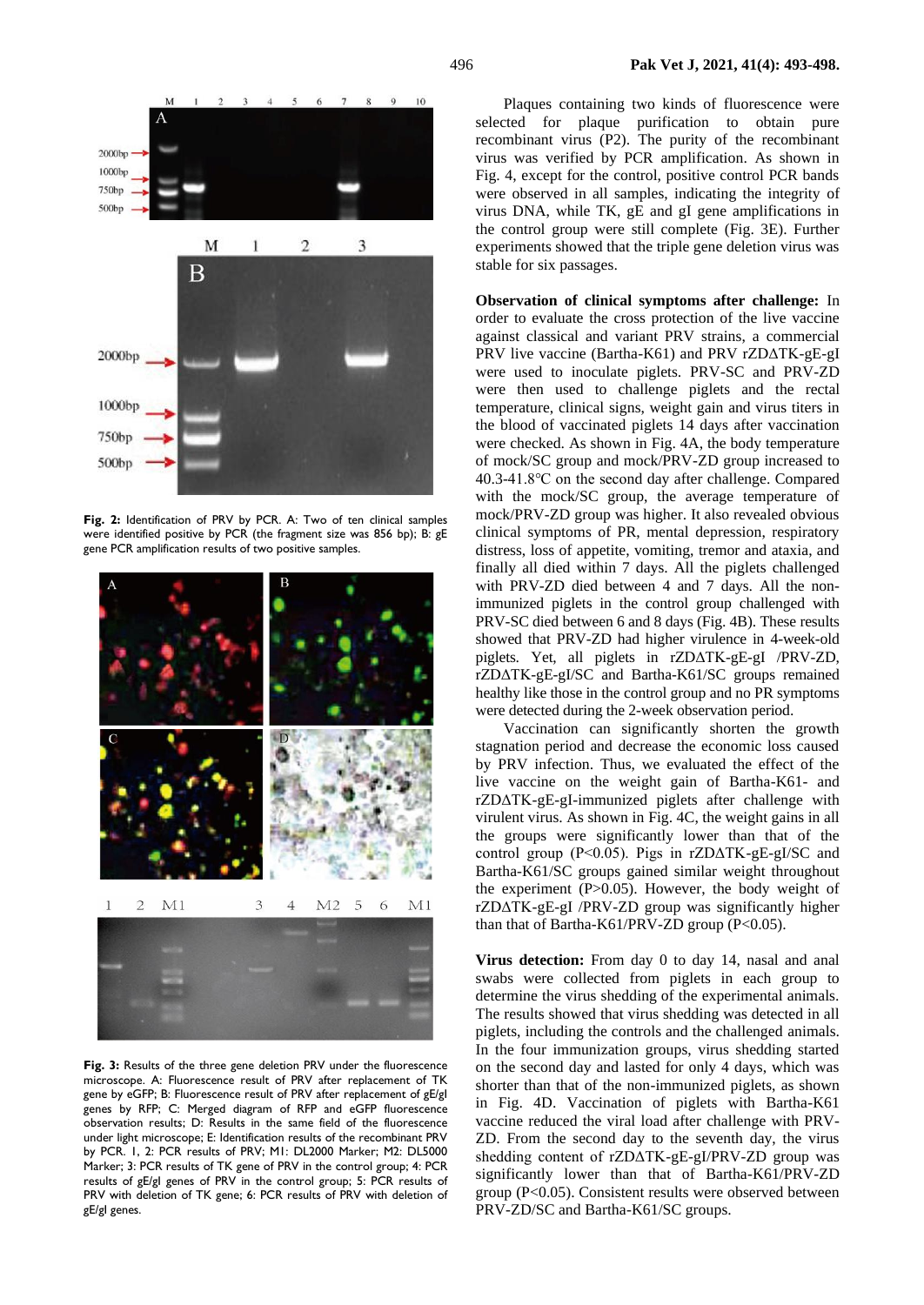

**Fig. 4:** Results of piglet experiments. Piglets challenged with PRV-ZD: A. Temperature; B: Survival rates; C: Body weights; D: Virus titers by PCR in the nasal and anal swabs; E: gB-specific ELISA antibody S/N ratios in vaccinated piglets at 0, 3, 6, 9, 11 and 14 days after immunization with rZDΔTK-gE-gI or Bartha-K61.

**Antibody response to PRV infection:** In order to monitor the levels of PRV-gB specific antibody produced by PRV-ZD and SC strains, serum samples were collected after vaccination and ELISA used to detect the antibodies. The results showed that the piglets immunized with

rZDΔTK-gE-gI or Bartha-K61 had the gB-specific antibody on the 3rd day, and the antibody levels of gB increased steadily in all the immunized pigs, and at the 15th day all the infected piglets produced the high level of anti-gB antibody. During the 14-day after immunization, no specific antibody of gB was detected in the control group (Fig. 4E). These results showed that rZDΔTK-gEgI vaccine candidate could protect pigs from classical PRV and PRV variants.

### **DISCUSSION**

PR has always been regarded as one of the most imperative infectious diseases in pig industry (Liu *et al.*, 2018) . Vaccinations with large doses of Bartha-K61 vaccine were an effective method to control the prevalence and spread of PR (Zhou *et al*., 2017) . This method was very effective, and only a few cases of pseudorabies had been reported. Since 2011, the PRV epidemic successively broke out in a large number of pig farms in many provinces in China, including the largescale pig farms where pigs were immunized with attenuated PRV vaccine, causing huge economic losses. The main manifestations of the infected animals were that the positive rate of gE antibody in the pig population significantly increased, the sows had abortion, weak piglets and stillborn fetuses, and newborn piglets had obvious neurological symptoms and died in a large number. All the piglets in these pig farms were vaccinated with the attenuated PRV gE gene deletion vaccine. PRV could be isolated from dead piglets and aborted fetuses. The preliminary results showed that compared with the previous PRV strains, the new PRV strains had significant variations, and the pathogenicity of the new PRV strains was significantly increased. The existing vaccine cannot effectively protect against the current epidemic strains. Therefore, it is an urgent task to develop a new PR vaccine against the variant.

With the advance of molecular biology and gene engineering technology, the molecular biological characteristics and gene functions of PRV have been clearly recognized. The absence of one or more nonessential genes for PRV replication can greatly reduce the virulence of PRV, but at the same time does not affect its proliferation and immunogenicity. Many research results show that PRV gene deletion vaccines have high safety and good immunogenicity and have been widely used in practical production. A TK/gE/gI triple gene-deleted PRV derived from a PRV variant was generated by using bacterial artificial chromosome techniques, which elicited high levels of protective gB-specific antibodies and provided full protection to the viral challenge after vaccination (Zhang *et el.*, 2015). A TK/gE/gI-deleted PRV rZJ01ΔTK/gE/gI was constructed from the gE/gIdeleted PRV, and rZJ01ΔTK/gE/gI provided full protection against a lethal challenge with the PRV ZJ01 variant in pigs and had lower pathogenicity compared with the gE/gI gene-deleted virus strain rZJ01ΔgE/gI (Dong *et al.*, 2017).

PRV variant PRV-ZD was isolated from a pig farm where piglets were inoculated with Bartha-K61 vaccine in Heilongjiang Province of China in 2017. Compared with SC strain, PRV-ZD strain had stronger pathogenicity to